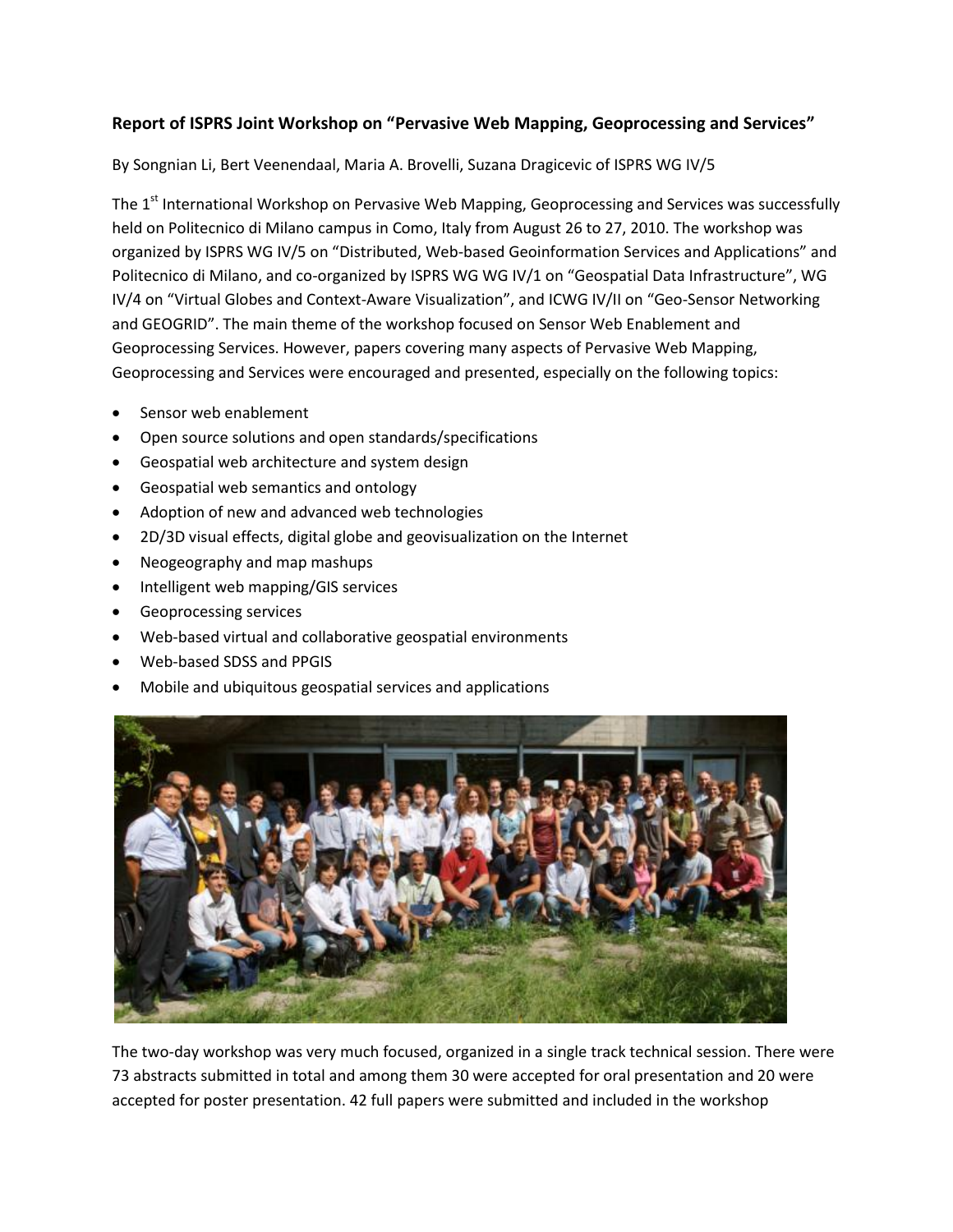proceedings CD as well as ISPRS Archive (Volume Number XXXVIII-4/W13). The Archive volume can be accessed at: [http://www.isprs.org/proceedings/XXXVIII/4-W13/index.html.](http://www.isprs.org/proceedings/XXXVIII/4-W13/index.html) Some of these papers have been selected to go through a peer-review process for possible publication in special journal issues on Transactions in GIS and Applied Geomatics. The workshop attracted 85 participants including researchers, students, and professionals from 19 different countries across continents.

The workshop opened with a welcome greeting by WG Co-Chair Maria Brovelli and Chair Songnian Li, followed by technical sessions on "Sensors Web", "Web Processing", "Web Visualization", "Geoweb Services", "Case Studies", and "Web mapping, Collaborative GIS and LBS". WG Co-Chair Bert Veenendaal chaired the closing session and presented a summary and a reflection of the discussions occurred during the technical sessions. After luncheon on the first day of the workshop, a presentation of the NGO "Academics without borders" was given by Prof. Robert Laurini, the President of USF-AWB. All technical sessions were well attended and were very informative and interactive. It was felt that Q/A times were limited after each presentation. All posters were displayed for two days in the hallway where luncheons and coffee breaks were offered, which fostered good interactions between poster presenters and workshop participants. The poster presenters were given 3 minutes to brief their research in front of all participants in a session.





The technical sessions covered a range of topics in relation to sensor web, web processing services, workflows, web visualization, collaborative GIS, mobile mapping, etc. Some of the particular topics and issues addressed in the technical sessions included:

- Sensor web: integrating OGC standards and developing interfaces for sensor observation services, developing interface descriptors for fire/cloud/wind sensoring, sensor web frameworks, utilizing citizens as rich sensor data sources.
- Web processing services (WPS): revenue models for services in the cloud, open source server side platforms, data integration workflows, security and scalability for geoprocessing in a cloud, chaining of web services, agent-based models in web services, ontologies.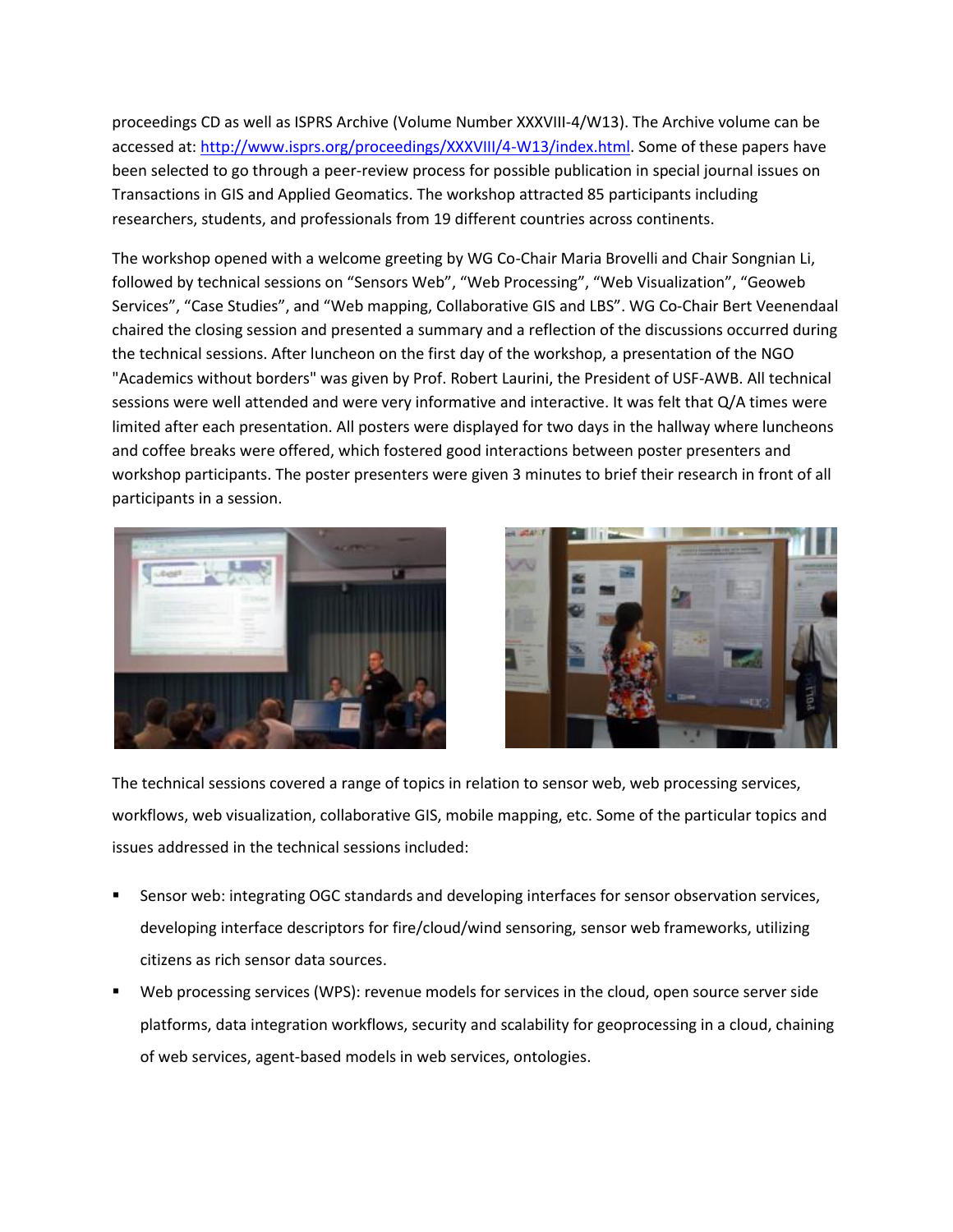- Workflows: developing tools and workflows for models and data integration in a geoprocessing services environment, man/machine interfaces.
- Web visualization: developing 3D geospatial web services, frameworks, and architectures for 3D models, DTMs, visibility and visual impact analysis, temporal analysis.
- Collaborative GIS: Addressing ranges of users and involving them in participatory processes, public participation, traffic sensors and monitoring, smart environments for identifying user behavior and context awareness.

The following figure gives a general overview of the topics and issues addressed in the workshop. Details of the paper presentations can be found at [http://webmgs2010.como.polimi.it/programme.php.](http://webmgs2010.como.polimi.it/programme.php)



The local organizing committee organized a welcome cocktail reception at Palazzo Natta (right in the center of Como old town) on Aug 25, 2010, a social dinner on Aug 26, and a guided city tour of Como on August 28, 2010. Maria Antonia Brovelli, Marco Negretti, Sara Lucca and Luana Valentini from